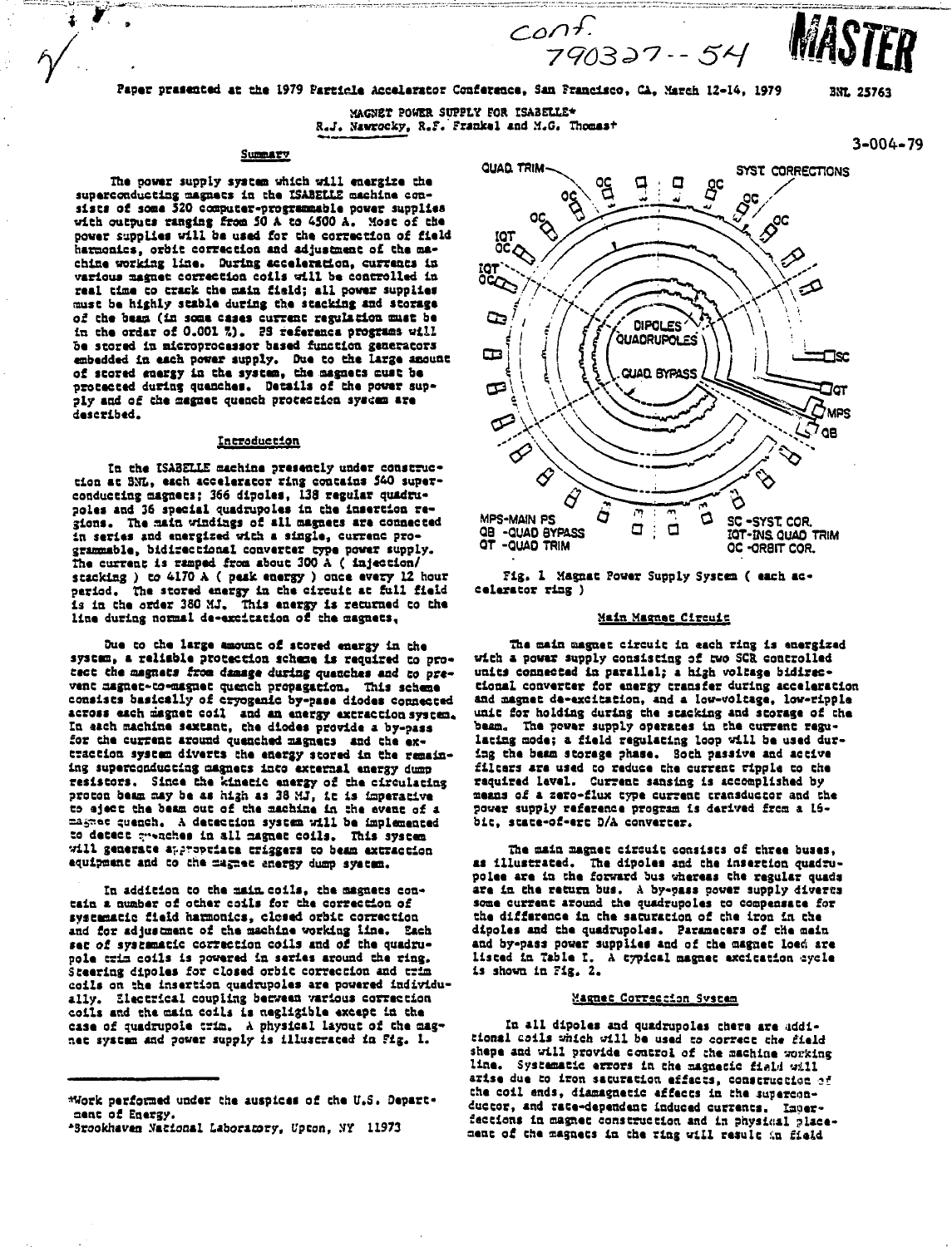errors that vary randomly from magnet to magnet. The primary effect of the random field errors will be to displace the cantral orbit. A system of steering dipole coils, each powered by an independent power supply will be used to reduce the orbit displacement to about I mm around the ring and to within 0.1 on in the vertical direction at the intersection points of the two accelerator rings. Skew quadrupole coils are provided to suppress certain imperfection resonances which may be caused by the random field errors. The shape of the one-was or the selection and the controlled with a set of independently powered coils in the regular quadrupoles All correction power supplies will be programmed in real time to track the main dipole field.

#### Table I

## Main Power Supply

| No. of Energy Transfer Stations |      |    |
|---------------------------------|------|----|
| No. of Holding Stations         |      |    |
| Peak Current (transfer)         | 4500 | А  |
| Peak Currant (holding)          | 4500 | A  |
| Peak Voltage (transfer)         | 1000 | v  |
| Peak Voltage (holding)          | 100  | v  |
| Currant Tolerance- long tarm    | 45   | ۵À |
| - ripple                        | a.s  | mÀ |
| Magnet Load                     |      |    |
|                                 |      |    |

| Dipole Inductance (main coil)     | 0.1   | Ħ    |
|-----------------------------------|-------|------|
| Quadrupole Inductance (main coil) | 0.01  | Ħ    |
| Quad. Main-Trim Mucual Inductance | 0.006 | Ħ    |
| Total Circuit Inductance          | 38.3  | Ħ    |
| Circuit Resistance                | 0.02  | 0bm  |
| System Time Constant              | 1915  | \$8C |
| Peak Bus-to-Sus Voltage           | 1000  | v    |
| Paule Bussch-Ground Volcage       | 1000  | v    |

#### Quadrupole By-pass Power Supply

| Pesk Voltzge                 | 150  | v  |
|------------------------------|------|----|
| Peak Current                 | ±300 | A  |
| Current Toleranca- long term | 4.5  | шó |
| - ricole                     | 0.5  | mi |





The magnet correction system for one ring is summarized in Table II. In the table are listed the various types of corrections together with the corresponding current and current tolerance requirements. Basically, the power supplies will be current regulated, transistorized power amplifiers with push-pull output stages; in some cases field regulation may be required ( for ax. the by correction). The compliance voltages of the various units fall into three ranges: =10v, =75v, and  $±125v.$ 

Table II

| Correction <sup>+</sup> | ÷<br>Location | Current<br>A | Cur. Tol.<br>ppm FS | No.of Ckts/<br>ring     |                                                                                                                                                                                                                                                                                                                                                                                                                                                                                                                                                       |
|-------------------------|---------------|--------------|---------------------|-------------------------|-------------------------------------------------------------------------------------------------------------------------------------------------------------------------------------------------------------------------------------------------------------------------------------------------------------------------------------------------------------------------------------------------------------------------------------------------------------------------------------------------------------------------------------------------------|
| $\mathbf{b}_{2}$        | В             | ±300         | 10                  | 2                       |                                                                                                                                                                                                                                                                                                                                                                                                                                                                                                                                                       |
| ь,                      | 3             | ± 50         | 25                  | 2                       |                                                                                                                                                                                                                                                                                                                                                                                                                                                                                                                                                       |
| ь,                      | 3             | ± 50         | 50                  | 2                       |                                                                                                                                                                                                                                                                                                                                                                                                                                                                                                                                                       |
| $\mathbf{b}_1$          | QF,QD         | ±300         | 50                  | $\overline{\mathbf{z}}$ |                                                                                                                                                                                                                                                                                                                                                                                                                                                                                                                                                       |
| $^b$                    | <b>QF,QD</b>  | ± 50         | 125                 | $\overline{\mathbf{z}}$ | š                                                                                                                                                                                                                                                                                                                                                                                                                                                                                                                                                     |
| $\cdot$                 | QD, IQ6       | 50<br>÷      | 200                 | 66                      |                                                                                                                                                                                                                                                                                                                                                                                                                                                                                                                                                       |
| <b>b</b> <sub>0</sub>   | QF, IQ7       | ± 50         | 200                 | 60                      |                                                                                                                                                                                                                                                                                                                                                                                                                                                                                                                                                       |
| $\mathbf{e}_0$          | IQ1,IQ4       | ±100         | 200                 | 24                      | NOTICE                                                                                                                                                                                                                                                                                                                                                                                                                                                                                                                                                |
| b <sub>0</sub>          | 192,195       | ±100         | 200                 | 24                      | lability or responsibility for the accuracy, completeness<br>process disclosed, or represents that its use would not<br>contractors, subcontractors, or their employees, makes<br>any warrany, express or implied, or assumes any legal<br>or usefulness of any information, apparatus, product or<br>United States nor the United States Department of<br>Energy, nor any of their employees, sar any of their<br>iponsored by the United States Government. Neither the<br>report was prepared as an account of<br>initinge privately owned rights. |
| $\mathbf{b}_1$          | IQ 1          | ±300         | 175                 | 12                      |                                                                                                                                                                                                                                                                                                                                                                                                                                                                                                                                                       |
| $^{\rm b}$              | TQ2           | $= 300$      | 175                 | 12                      |                                                                                                                                                                                                                                                                                                                                                                                                                                                                                                                                                       |
| $\mathbf{p}^{\prime}$   | TQ4           | ±300         | 500                 | 12                      | Ż                                                                                                                                                                                                                                                                                                                                                                                                                                                                                                                                                     |
| $\mathbf{b}_{1}$        | IQ5           | ±300         | 350                 | 12                      |                                                                                                                                                                                                                                                                                                                                                                                                                                                                                                                                                       |
| $\mathbf{p}_{1}$        | IQ6           | ±300         | 350                 | 12                      |                                                                                                                                                                                                                                                                                                                                                                                                                                                                                                                                                       |
| $\mathbf{p}_1$          | 107           | ≐300         | 350                 | 12                      |                                                                                                                                                                                                                                                                                                                                                                                                                                                                                                                                                       |
| $\ddot{\phantom{a}}_1$  | 1016102       | ± 50         |                     | 2                       |                                                                                                                                                                                                                                                                                                                                                                                                                                                                                                                                                       |

and  $a_n$  are defined by:  $B_y = B_0(1 + \frac{\pi}{6} b_n x^2),$  $B_0 = B_0(1 + \frac{\pi}{2} a_0 y^2)$ .

\*Magnets: B-dipole, QF-focusing quad., QD-defocusing quad.. IO-insercion quad.

## PS Controllers

Each magnet power supply will have an embedded microcomputer which will perform a variety of control, monitoring and communication tasks. Although small in size and low in cost, the controller adds the local intelligence necessary for communication with a concrol computer, increases functionality available, and reduces the size of PS control circuitry.

The hardware consists of an 3085 microcomputer, a 512 byta random access memory (RAM), a programmable read-only memory (EPRCM), parallel input/output ports<br>and counters. The controller components are optically isolatel from the power supplies to avoid ground loops. The system operates in a multitasking mode with three levels of priority in foreground. The foraground programs in order of priority are: reference program puter interface ( via IEEE-488 interface bus ). 3ackground is used to control power supply status. i.e. turn-on, turn-off, etc.

The function generator may be programmed to fit various PS reference functions with a sequence of linear rampe. In FGEN, a break-point rate system is used; this method of function generation is efficient in memory size, produces an output that can be easily filtered, and interfaces to a microcomputer with minimal hardware. A sixty end-point table requires only 240 byces of RAM.

The fault checking system is designed to protect the magnet as well as the power supply itself. Some faults are fatal and ceuse power supply shutdown, others